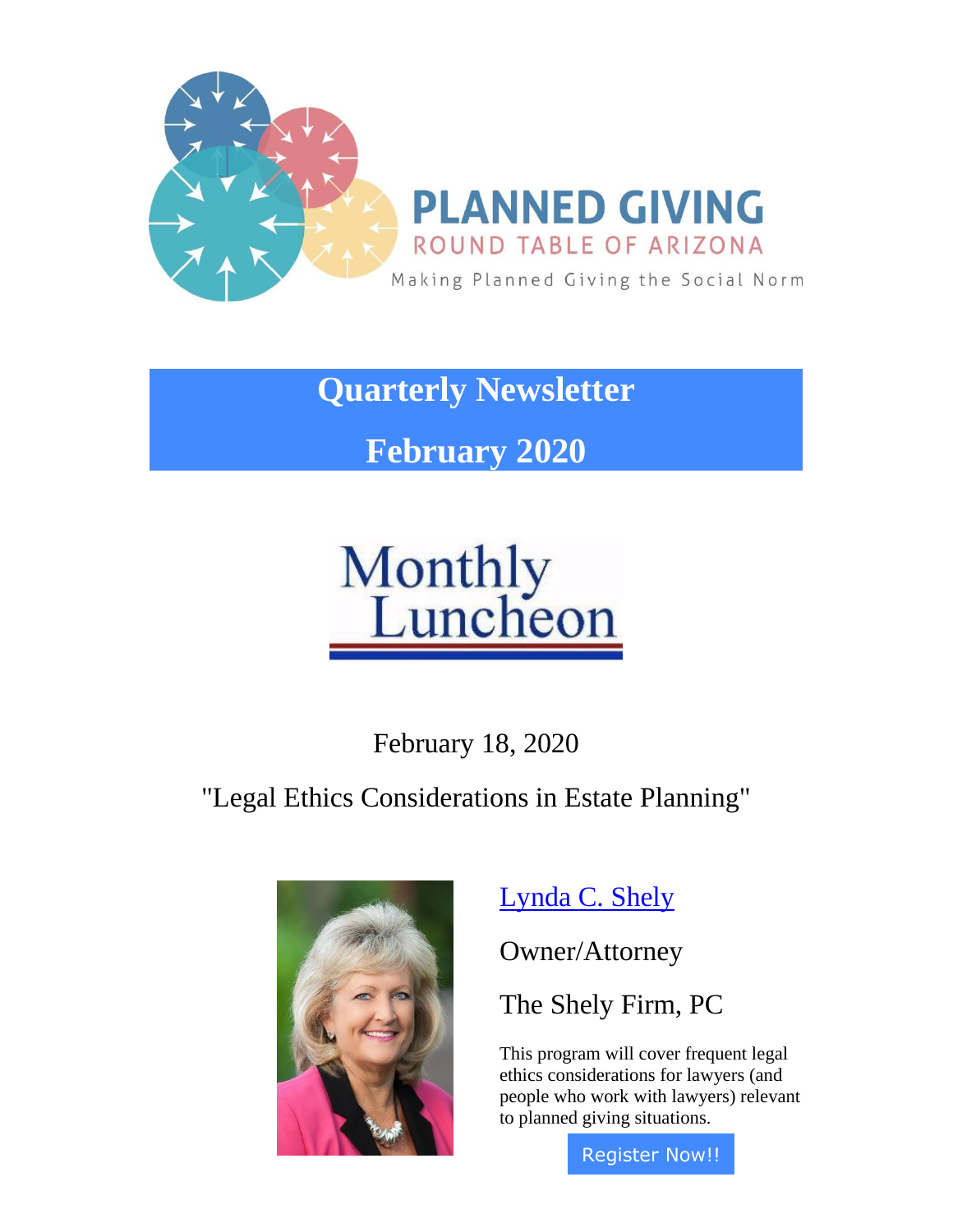

[Full Calendar of Events](https://pgrtaz.org/EmailTracker/LinkTracker.ashx?linkAndRecipientCode=w1DqtB5HYbuNBqcm7QJR%2bXVOhQTOyeb2gGsr%2f84GlnP0xmylPpJ7V7VXXuvj8dOjx6CK8zXy9z6Bhzb0Cj2Ax8WnkRAYuBxfJn9xiPyhMuU%3d) [January 21, 2020 Program](https://pgrtaz.org/EmailTracker/LinkTracker.ashx?linkAndRecipientCode=57FdpCtpXBRGKQDsC9uEo2BSHRsTqB%2flNVnevZdgh6M7lyoMsYP3s%2fqFDWDLj25PFK5Qf4y72%2bp4qJ4xaf%2fe5Ox9MqC5dqJuhh1jIabMKHQ%3d) 



[2019 NACGP Conference](https://pgrtaz.org/EmailTracker/LinkTracker.ashx?linkAndRecipientCode=l%2fV1EWD7Uc6g67YSc01pGyOrwMrH4%2fcFNQT9a9SGo3tw2orpnnD2gOzM%2fwRBlh%2bbExxyckJ92FWVlclobUzAH%2f7tDGJ9tT5KWDzwCtHtYGg%3d) 



#### [Access the Conference Webpage Here](https://pgrtaz.org/EmailTracker/LinkTracker.ashx?linkAndRecipientCode=m2Kwjqhss3uKVeDMtqB1R6h0vQchS95QT5MSg%2bf89A3w3TZcoO6W8S2fbUcDKOm8AWN7R%2b4IySgUqx4OaYkDcZJovWhP%2bhN%2bNAllEN2zJPY%3d)

**Thank You to Our Conference Event Partner!**



**ARIZONA COMMUNITY FOUNDATION** 

[Click here to view all partner opportunities](https://pgrtaz.org/EmailTracker/LinkTracker.ashx?linkAndRecipientCode=XScc%2fxKrKbDBhimaEG5oOb3mem1SZR0%2bDV%2fPCb0mKPEMkdfFfYS5F1lcApq85PratzxxDtDMON4uR6A%2flrUI0bk6LUYoHeSnA%2f4QNxkDWww%3d)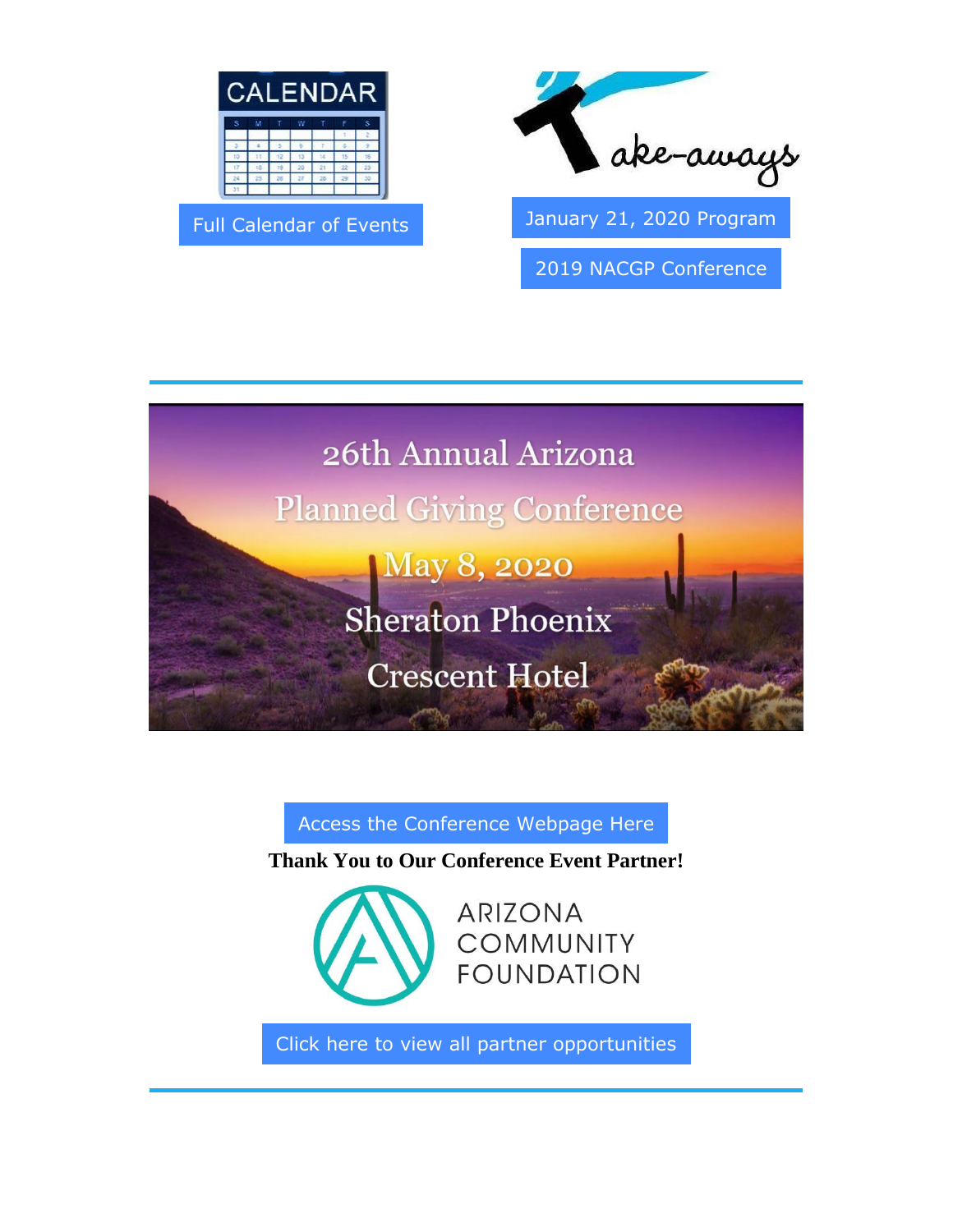### Thank You for Your Support!

Monthly Meeting Partners







*"Happy 2020! It's already a new year and my term as president is half over. It has gone fast, as all good things do."*

Judi Smith, CFRE - 2019/20 PGRTAZ President

[Read the entire message here....](https://pgrtaz.org/EmailTracker/LinkTracker.ashx?linkAndRecipientCode=vKBRKB1cublheknksfAcwDoAo0rP9z%2f8ayF23oYSRoKSHmX9wV2uJPvS0o0yERbdIgcMwko1JiTwTa5B3KvJbmC7Kqh8G5NEk4JhmH2FK%2bU%3d)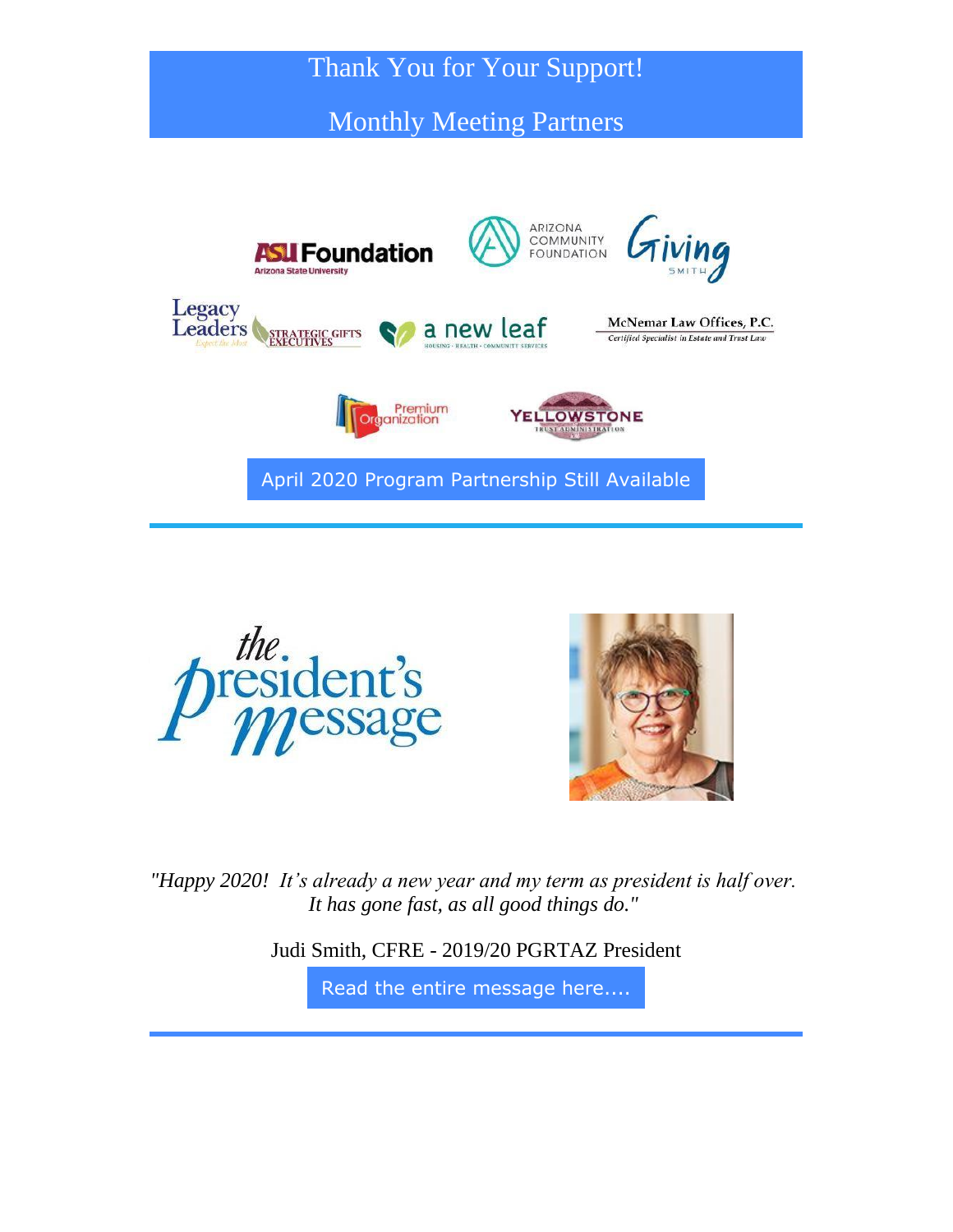



Tony Banegas, Mission of Mercy

Nichole Barnes, Duet

Greg Boone, Save the Family

Andrea Claus, Bivens & Assoc.

Brion Crum, Caliber

Bradley Grannis, University Realty

John Moore, John Moore Assoc.

Ted Raymond, Pixa

Jeri Royce, Esperanca, Inc.

Thomas von Hapsburg, Shield Fiduciary

## **Happy Retirement Judi!!!**

Current PGRTAZ President, Judi Smith will be retiring on February 14, 2020. Congratulations!!





[List of Recommended](https://pgrtaz.org/EmailTracker/LinkTracker.ashx?linkAndRecipientCode=3NmOgrwot9%2fWeXInIaBoW5WsPqQZfWK5wf8vekRr%2b4L0%2fGXa%2bmMb1CUUrXVhh3jJeFNWnwadzBATX%2bVzS51Mow2E%2ftA0a6vq%2fh1%2fLRZSoF0%3d)  [Readings](https://pgrtaz.org/EmailTracker/LinkTracker.ashx?linkAndRecipientCode=3NmOgrwot9%2fWeXInIaBoW5WsPqQZfWK5wf8vekRr%2b4L0%2fGXa%2bmMb1CUUrXVhh3jJeFNWnwadzBATX%2bVzS51Mow2E%2ftA0a6vq%2fh1%2fLRZSoF0%3d) 

Albin Bris

PGRTAZ Mission: To Educate, Motivate, and Empower our community to collectively promote and facilitate planned giving.

PGRTAZ Vision: We envision an enriched community where leaving a legacy through planned giving is the social norm.



**SECURE Act Promotes IRAs to Testamentary Unitrust Plans**

[Read Crescendos Article](https://pgrtaz.org/EmailTracker/LinkTracker.ashx?linkAndRecipientCode=RLt9%2bQVksJ41m7jOv3RodTDkNNaOSRxOWeGfy9KBKXykP6t1ZopKhNJD%2blOtnQ6wQFM1PCb6GeC%2fgSNZuj6pb0BEKpWa1iMjOEM8qzaTXDU%3d)